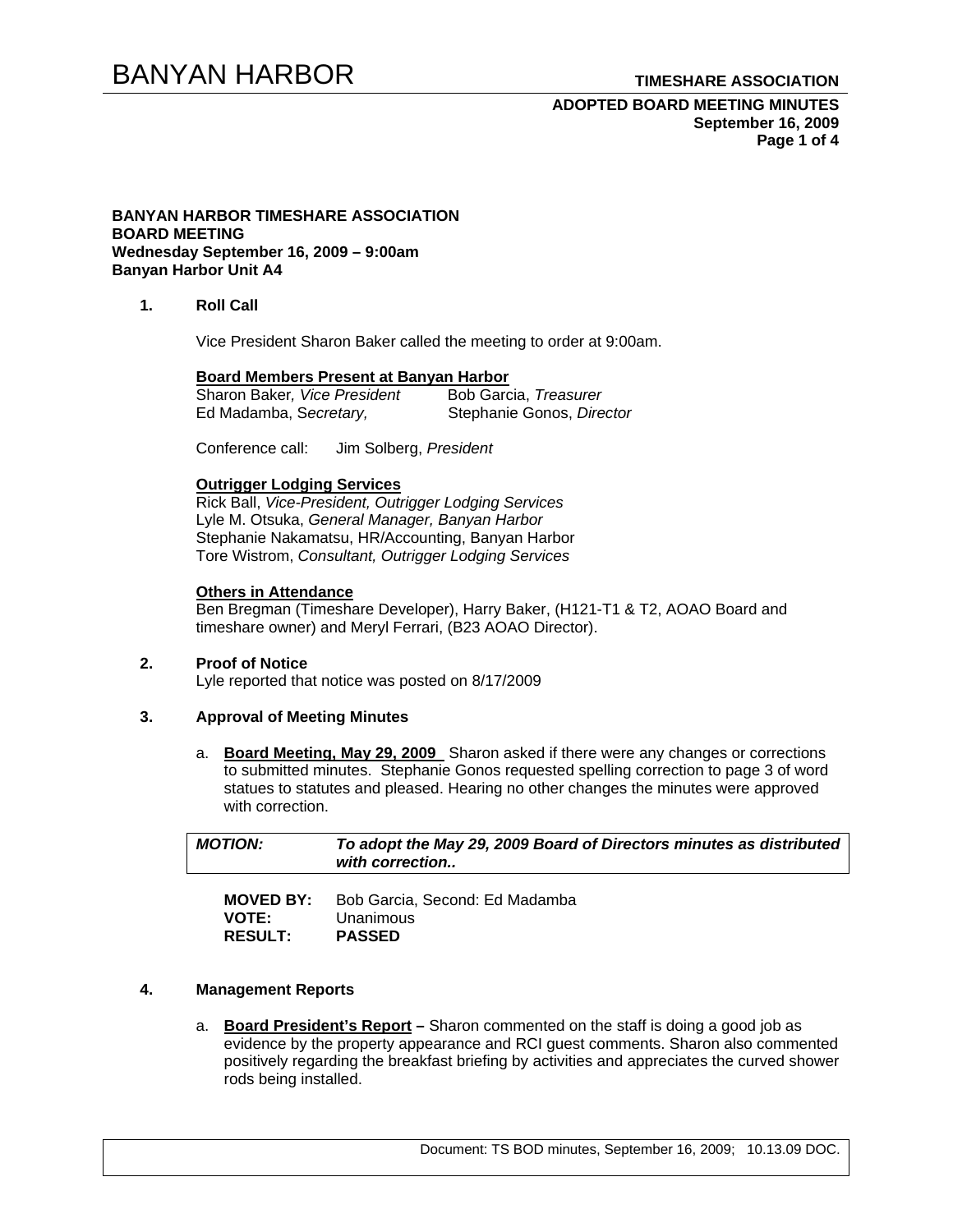### **ADOPTED BOARD MEETING MINUTES September 16, 2009 Page 2 of 4**

b. **Manager's Report** - Lyle thanked Sharon for her kind observations and comments. Lyle reported our staff is intact and we have not lost any staff members and everyone seems quite happy. replaced mattresses as needed, replacing 3 existing master bedroom TV's with 32" flat screens, replaced majority of unit lampshades, replaced dining light fixtures as needed, continuing replacement of curved shower rods, completed water heater replacement project, replaced 2 queen headboards, re stocked 10 Air Conditioners for replacements, recycled / replaced several air conditioners, replaced 3 microwave ovens, replaced a dishwasher, replaced black out drapes L142, replaced / repaired housekeeping laundry dryer capacitor and motor, Replaced J123 & L142 wooden louvers to Glass louvers, replaced / repaired sliding glass door rollers and screen door screens as needed, completed & replaced 6 rusted tubs and retiled (14" ceramic tile) shower enclosures, replaced 17 oven drip pans, replaced housekeeping golf cart, completed living room/ kitchen Baseboard project, **Future projects:** Continuing Installation of curved shower rods (30 completed to date), Implement new property management system (10/19/09), Begin master bedroom 32" HD Flat screen televisions (11/1/09 estimated start date), Begin installation of new dressers for master bedroom 32" flat screen TVs (11/1/09 estimated start date), begin interior unit door replacement project (12/1/09 estimated start date), Order & install queen mattresses (19 to be ordered. 11/12/09 estimated start date), Replace as needed AC's, refrigerators, microwaves, sofa beds, research solutions to noisy bathroom fan motors,

#### **5. Financial Reports**

- a. **Financial –** Rick reviewed financial results through July 31, 2009, revenues were slightly unfavorable to budget primarily due to less late fee income collected. To date expenses favorable to budget by \$10,931 with payroll up as projects are being completed and electricity is quite favorable to budget by \$36,073. Rick also reported financial include bad debt expenses of \$14,000. Bottom line net earnings are favorable to budget year to date by \$8,530.
- b. **Reserve Study –** Rick recapped 2009, 5 year and 20 year projects (as presented in board packets). No new large projects projected. Lyle reviewed living room furniture idea; currently units feel smaller and suggests having a recliner (in place of the love seat) to increase space along with a Green tropical print fabric (withstands wear and fading). Board reviewed and sample recliner (which has been tested in a Kauai timeshare resort and has lasted 3 years with high timeshare use) and approved the idea. From this point on we will start replacing living room sets with new look.
- c. **Collection –**Rick provided an overview of receivable status. We have experienced a slight increase in owner delinquencies due to the continued worsening economy. Ben Bregman (Timeshare Developer) recapped his Hawaii experience in other timeshare projects he is involved in. A lot of timeshare receivables range from 15%-30% delinquencies versus our 4.5%. Ben also committed in processing foreclosures quicker then previously. As part of his assistance to the association, his company pays for all lien filings etc. His costs to foreclose exceed \$1000 per week. Further discussion ensued.

#### **6. Unfinished Business**

a. **RCI Comment Cards –** Sharon and the board commented there are much better than bad RCI comments. Discussion ensure regarding a few comments. Overall scores are very good.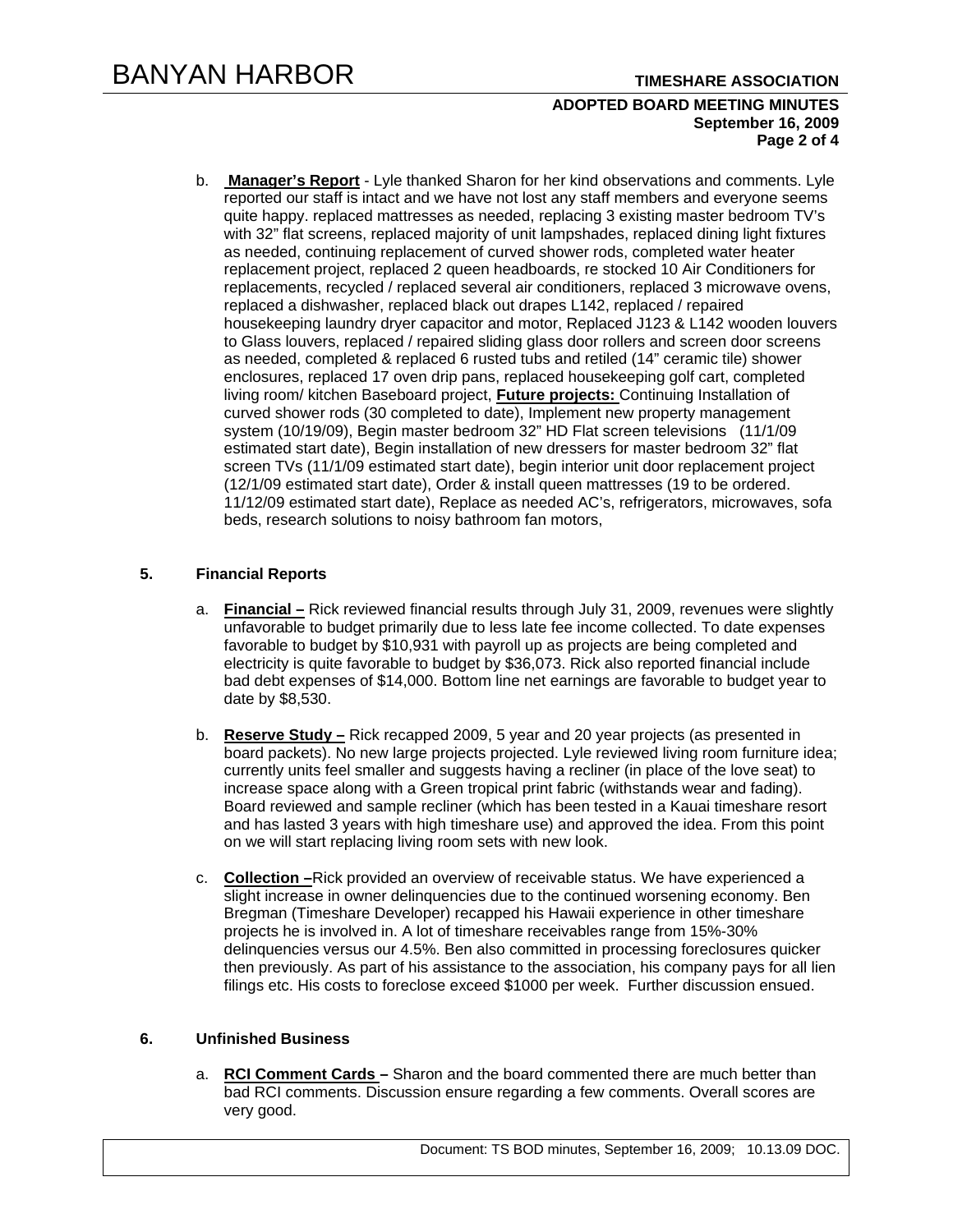#### **ADOPTED BOARD MEETING MINUTES September 16, 2009 Page 3 of 4**

- b. **Annual Maintenance Fee Billings**  Much discussion ensued with majority agreeing with the cost and cash merits of the program. It was suggested to ease into annuals by doing the first year at 4 quarterly billings, and then next year 2 billings and then the 3<sup>rd</sup> year do an Annual billing. Well received by board. Will be taken to timeshare association in February annual meeting.
- c. **Unfinished Business-** Discussions ensued regarding black out drape replacements and Sharon suggested safety bars in each bathrooms. Lyle to find supplier and install. Sharon asked for any other unfinished business. Hearing none, the meeting moved on to New Business.

## **7. New Business**

- a. **Tennis Court repair –** Rick / Lyle provided report with project targeted for week beginning October 5, 2009. Court will be closed for an estimated 1 week, dependant on weather. Lyle will forward a memo to all property owners and guests. We also plan on installation of a basketball hoop for additional guest / owners use.
- b. **Allocations 2010 –** Tore reported there were a few minor changes to the allocation due to the housekeeping laundry renovation. Tore reviewed the changes and further discussion ensued and the following motion was introduced:

| MOTION:    | To accept the proposed 2010 expense distribution allocations as |
|------------|-----------------------------------------------------------------|
| presented. |                                                                 |

**MOVED BY:** Bob Garcia, Second, Stephanie Gonos **VOTE:** Unanimous<br> **RESULT: PASSED RESULT:** 

c. **2008 Audit report** – Rick reported the 2008 audit by Terry Wong CPA firm had no recommendations and the association has a clean audit rating. The following motion was introduced:

*MOTION: To accept the 2008 Association audit report as presented.* 

**MOVED BY:** Stephanie Gonos, Second, Ed Madamba **VOTE:** Unanimous **RESULT: PASSED** 

- d. **Emailing Financials** Rick reviewed the benefits of emailing financials and everyone agreed excluding Ed Madamba (does not have email) who will continue to receive by mail.
- e. **New Business** Sharon asked if there is any other new business and hearing none the following motion was made.

#### *MOTION: To Move into Executive session. (10:00 am)*

**MOVED BY:** Sharon Baker, Second, Ed Madamba **VOTE:** Unanimous  $RESULT:$